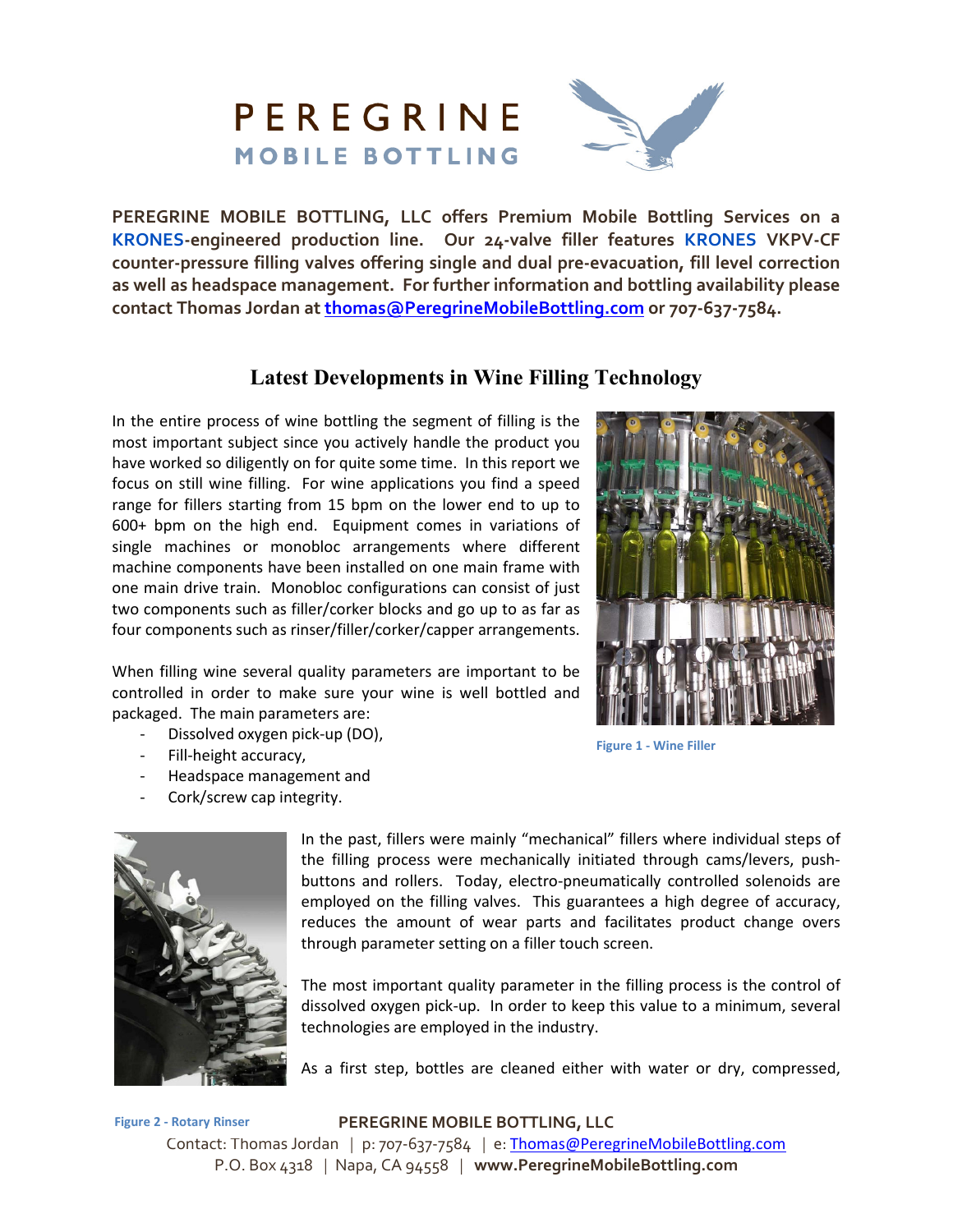

sterile air. On a rotary rinser bottles are turned 180 degrees and a nozzle enters the neck to either spray water or sterile air into the bottle. In an orbit rinser the rotary wheel is in vertical position and bottles are positioned in individual pockets with a nozzle entering into the neck. When using compressed air it is important to have a suction phase on the rinser so the potential dirt particles are effectively removed from the bottle.

As a second step on the rinser, the bottle may be sparged with an inert gas such as nitrogen or argon to reduce the amount of oxygen in the bottle. This process is used mainly with conventional filling technologies which do not offer specific air/gas management as part of the filling process.



**Figure 3 - KRONES Filling Valve with Swirl Insert** 

For lowest dissolved oxygen pick-up values filling processes have been developed which use several different steps on the filling table (i.e. KRONES' Technology). After the bottle enters the filler from the rinser a centering bell seals the bottle against the filling valve so it is hermetically sealed. The filler program now initiates multiple process steps performed through the electro-pneumatically controlled valve. As a first step a vacuum is pulled which extracts the ambient air through the vacuum channel of the filling valve to the outside environment. KRONES technology pulls a vacuum of -850 mbar or -12 psi where other suppliers usually offer

vacuum levels of -200 mbar or -3 psi. As a next step the bottle is filled with an inert gas such as nitrogen. This is an advanced step compared to competitive filling systems which fill either against ambient air or an air/nitrogen mix from sparging at the rinser.

For highest quality filling results (O2 pick-up values of under 0.1 ppm from tank to bottle) KRONES filling technology provides a second pre-evacuation step of the bottle; this means the process steps of applying vacuum and sparging with inert gas – at this time with nitrogen from the ring bowl blanket will be applied a second time before the valve opens and the wine is filled into the bottle via gravity. The wine pushes the nitrogen from the bottle through the fill tube back into the filler bowl where it serves as a blanket to avoid air contact.

In order to achieve highest tolerances in fill level accuracy, the bottle is slightly over-filled and a fill-level correction process is applied. Pressurized inert gas such as nitrogen – applied to the headspace – pushes excess product back into the bowl through the vent tube until the desired fill level is reached. With this step you achieve accurate fill levels and product savings.



After the bottle is released from the filling valve it is

**PEREGRINE MOBILE BOTTLING, LLC** Contact: Thomas Jordan *|* p: 707-637-7584 *|* e: Thomas@PeregrineMobileBottling.com P.O. Box 4318 *|* Napa, CA 94558 *|* **www.PeregrineMobileBottling.com Figure 4 - Corker**